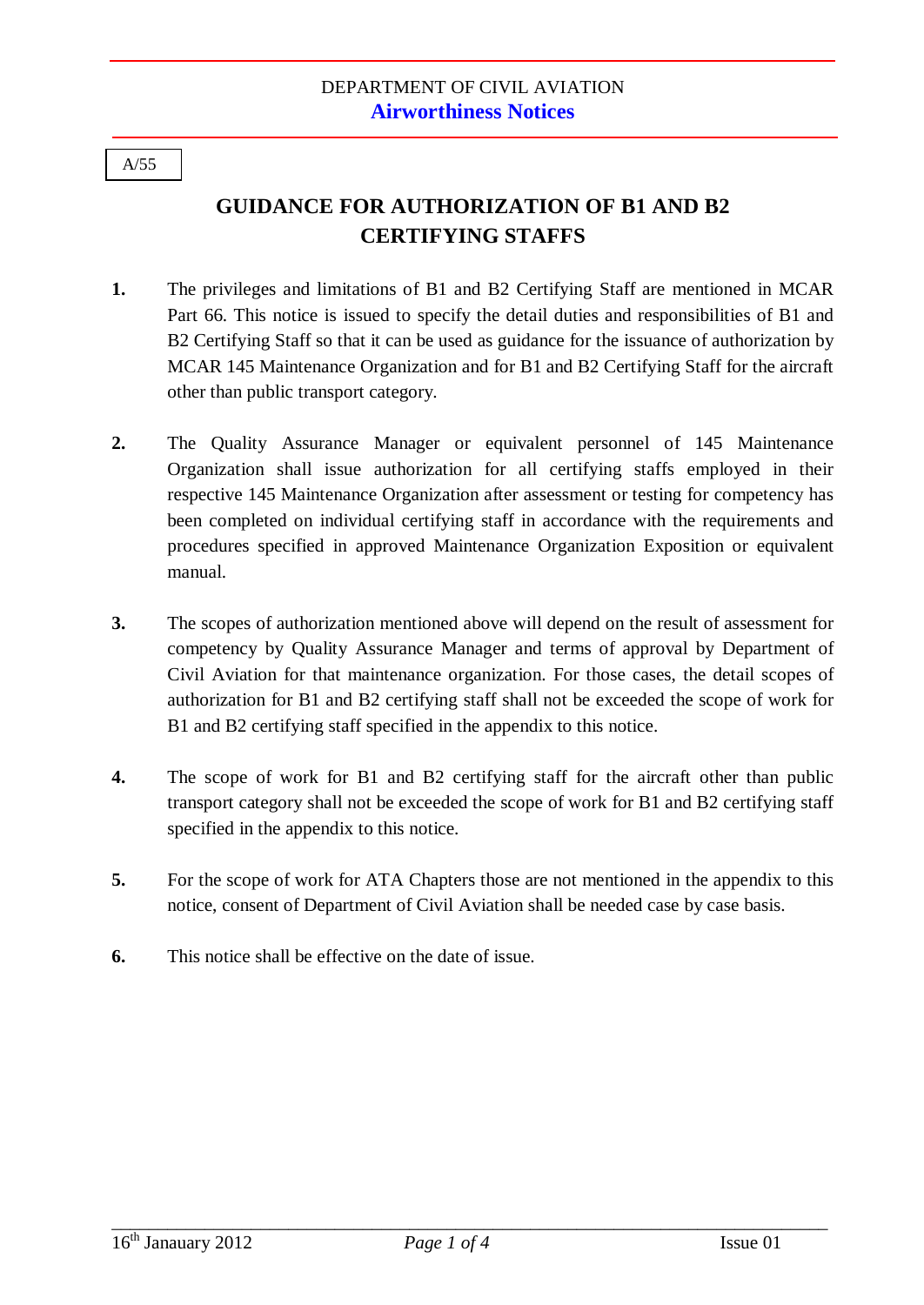## DEPARTMENT OF CIVIL AVIATION **Airworthiness Notices**

A/55

Annex to Notice A/55

### **Duties & Responsibilities of B1 and B2 Certifying Staffs**

#### Definitions

- B1 All : Mechanical, hydraulic, pneumatics, electrical system, indicators, transmitters, pressure switches, thermal switches, (plugs and connectors for servicing, cleaning and connections) excluding wiring and relays.
	- R : Replacement and rectification only requiring built-in operational test and go no go decision.
- B2 All : Electrical, Instruments, Radio & Radar including switches, wiring & relays.
	- E &A : Electrical, Instruments, Radio & Radar, excluding the mechanical, hydraulic and pneumatics.

| No. | <b>Description</b>                 | <b>ATA</b><br><b>Chapter</b> | B1<br>(A included) | B1<br><b>Excluded</b> | B <sub>2</sub> | B <sub>2</sub><br><b>Excluded</b> |
|-----|------------------------------------|------------------------------|--------------------|-----------------------|----------------|-----------------------------------|
| 1.  | Time Limits/ Maintenance Checks    | 05                           | All                |                       | E & A          |                                   |
| 2.  | Dimensions and Areas               | 06                           | All                |                       | N/A            |                                   |
| 3.  | Lifting and Shoring                | 07                           | All                |                       | N/A            |                                   |
| 4.  | Leveling and Weighing              | 08                           | All                |                       | N/A            |                                   |
| 5.  | Towing and Taxiing                 | 09                           | All                |                       | N/A            |                                   |
| 6.  | Parking and Mooring                | 10                           | All                |                       | N/A            |                                   |
| 7.  | Placards and Markings              | 11                           | All                |                       | E & A          |                                   |
| 8.  | Servicing                          | 12                           | All                |                       | E & A          |                                   |
| 9.  | <b>Standard Practices-Airframe</b> | 20                           | All                |                       | $E$ & A        |                                   |
| 10. | Air Conditioning                   | 21                           | All                |                       | E & A          |                                   |
| 11. | Auto Flight                        | 22                           | $\mathbf R$        |                       | All            |                                   |
| 12. | Communications                     | 23                           | $\mathbf R$        |                       | All            |                                   |
| 13. | <b>Electrical Power</b>            | 24                           | $\mathbf R$        |                       | All            |                                   |
| 14. | Equipment/Furnishings              | 25                           | All                |                       | E & A          |                                   |
| 15. | <b>Fire Protection</b>             | 26                           | $\mathbf{R}$       |                       | All            |                                   |
| 16. | <b>Flight Controls</b>             | 27                           | All                |                       | E & A          |                                   |

Duties & Responsibilities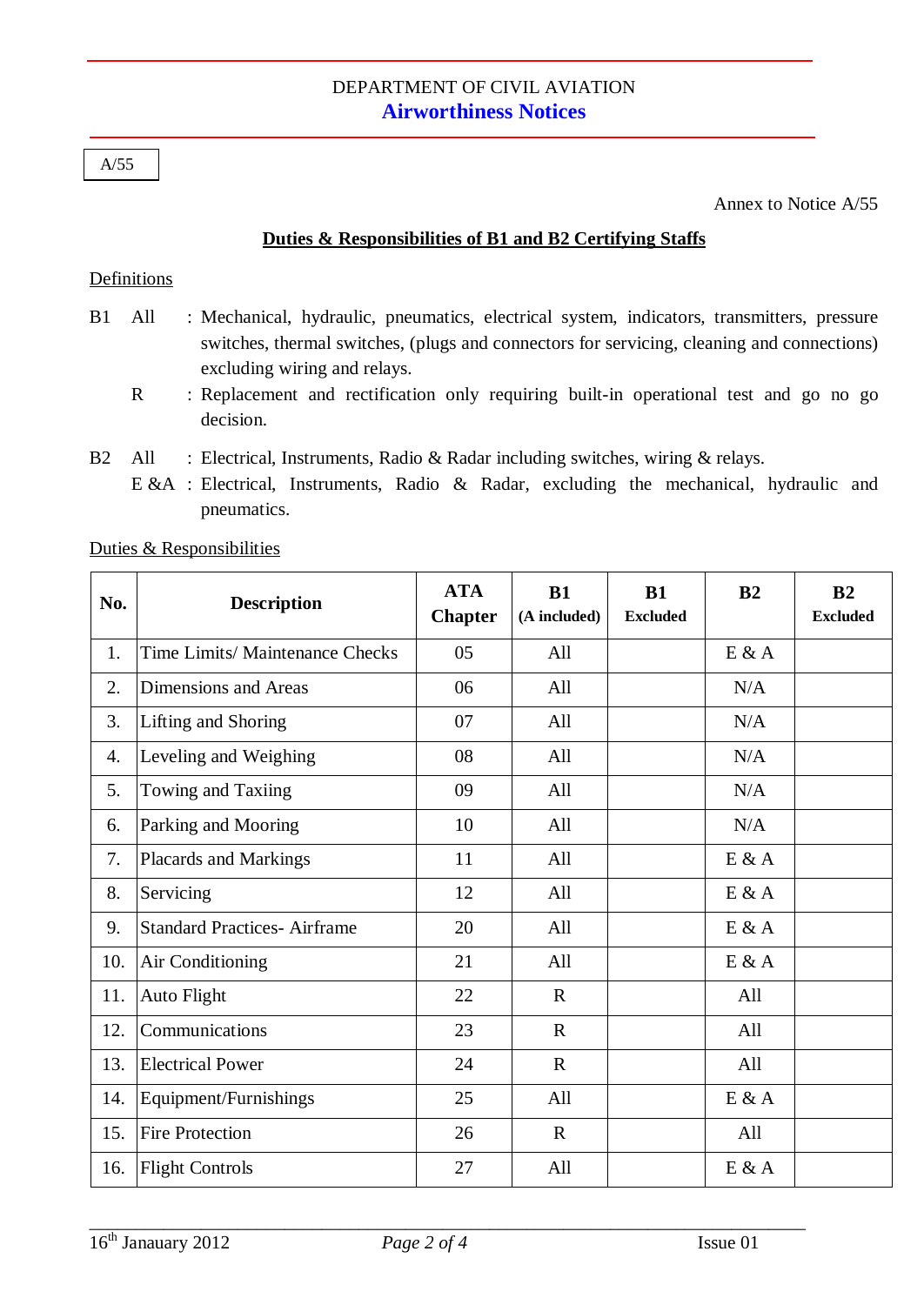# DEPARTMENT OF CIVIL AVIATION **Airworthiness Notices**

A/55

| No. | <b>Description</b>                | <b>ATA</b><br><b>Chapter</b> | B1<br>(A included) | <b>B1</b><br><b>Excluded</b> | B <sub>2</sub>             | B <sub>2</sub><br><b>Excluded</b> |
|-----|-----------------------------------|------------------------------|--------------------|------------------------------|----------------------------|-----------------------------------|
| 17. | Fuel                              | 28                           | All                |                              | E & A                      |                                   |
| 18. | <b>Hydraulic Power</b>            | 29                           | All                |                              | $E$ & $A$                  |                                   |
| 19. | Ice and Rain Protection           | 30                           | All                |                              | E & A                      |                                   |
| 20. | Indicating/Recording System       | 31                           | $\mathbb{R}$       |                              | All                        |                                   |
| 21. | <b>Landing Gear</b>               | 32                           | All                |                              | $E$ & A                    |                                   |
| 22. | Lights                            | 33                           | $\mathbf R$        |                              | All                        |                                   |
| 23. | Navigation                        | 34                           | $\mathbf R$        |                              | All                        |                                   |
| 24. | Oxygen                            | 35                           | $\mathbf R$        |                              | All                        |                                   |
| 25. | Pneumatic                         | 36                           | All                |                              | $E$ & A                    |                                   |
| 26. | Water/Waste                       | 38                           | All                |                              | E & A                      |                                   |
| 27. | <b>Cabin Communications</b>       | 44                           | $\mathbf R$        |                              | All                        |                                   |
| 28. | <b>Onboard Maintenance System</b> | 45                           | $\mathbf R$        |                              | All                        |                                   |
| 29. | <b>Information Systems</b>        | 46                           | $\mathbf R$        |                              | All                        |                                   |
| 30. | <b>Fuel Tank Inerting</b>         | 47                           | All                |                              | E & A                      |                                   |
| 31  | <b>Auxiliary Power Unit</b>       | 49                           | All                |                              | E & A                      |                                   |
| 32. | <b>Structures</b>                 | 51                           | All                |                              | E & A                      |                                   |
| 33. | Doors                             | 52                           | All                |                              | E & A                      |                                   |
| 34. | Fuselage                          | 53                           | All                |                              | $E$ & A                    |                                   |
|     | 35. Nacelles/ Pylons              | 54                           | All                |                              | $E \& A$                   |                                   |
| 36. | Stabilizers                       | 55                           | All                |                              | $E$ & A                    |                                   |
| 37. | Windows                           | 56                           | All                |                              | $E$ & A                    |                                   |
| 38. | Wings                             | 57                           | All                |                              | $\mbox{E} \ \& \ \mbox{A}$ |                                   |
| 39. | Propellers                        | 61                           | All                |                              | $E$ & A                    |                                   |
| 40. | <b>Standard Practices-Engine</b>  | 70                           | All                |                              | $E$ & A                    |                                   |
| 41. | Power Plant                       | 71                           | All                |                              | $E \& A$                   |                                   |
| 42. | Engine                            | 72                           | All                |                              | $E$ & A                    |                                   |

\_\_\_\_\_\_\_\_\_\_\_\_\_\_\_\_\_\_\_\_\_\_\_\_\_\_\_\_\_\_\_\_\_\_\_\_\_\_\_\_\_\_\_\_\_\_\_\_\_\_\_\_\_\_\_\_\_\_\_\_\_\_\_\_\_\_\_\_\_\_\_\_\_\_\_\_\_